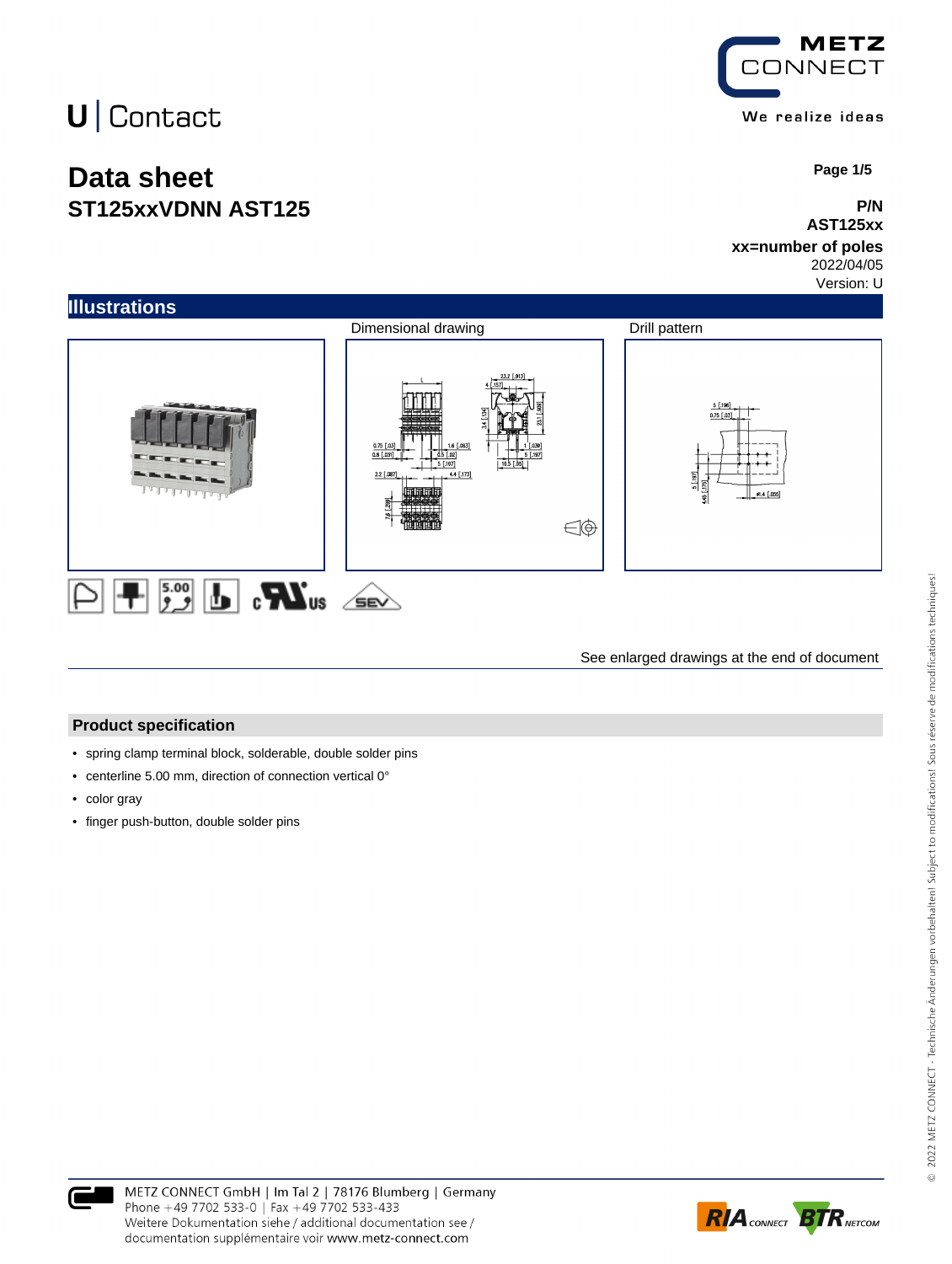### **Data sheet ST125xxVDNN AST125**



 **Page 2/5**

#### **P/N AST125xx**

#### **xx=number of poles**

2022/04/05 Version: U

| <b>Technical Data</b>       |                                                             |                |                |
|-----------------------------|-------------------------------------------------------------|----------------|----------------|
| <b>General Data</b>         |                                                             |                |                |
| Solder pin length           | 3.4 mm                                                      |                |                |
| min. number of poles        | $\overline{2}$                                              |                |                |
| max. number of poles        | $\overline{24}$                                             |                |                |
| Insulating material class   | <b>CTI 600</b>                                              |                |                |
| clearance/creepage dist.    | 4.5 mm                                                      |                |                |
| Protection category         | IP20                                                        |                |                |
| Min. insul. strip length    | $15 \text{ mm}$                                             |                |                |
| Rated current               | 15A                                                         |                |                |
| Overvoltage category        | $\overline{\mathsf{III}}$                                   | Ш              | Ш              |
| Pollution degree            | $\overline{3}$                                              | $\overline{2}$ | $\overline{2}$ |
| Rated voltage               | 160 V                                                       | 400 V          | 400 V          |
| Rated test voltage          | $2.5$ kV                                                    | $2.5$ kV       | $2.5$ kV       |
| <b>Terminal data</b>        |                                                             |                |                |
| rat.wiring solid AWGmax     | 0.2 mm <sup>2</sup> - 2.5 mm <sup>2</sup> / AWG 28 - AWG 12 |                |                |
| rat.wiring strand.AWGmax    | 0.2 mm <sup>2</sup> - 2.5 mm <sup>2</sup> / AWG 28 - AWG 12 |                |                |
| <b>Approvals</b>            |                                                             |                |                |
| V/A/AWG                     | $300 / 15 / 28 - 12$                                        |                |                |
| approval UL - File No.      | E121004                                                     |                |                |
| $1 \text{ mm}^2$<br>SEV     | 250 V / 13.5 A / T60                                        |                |                |
| <b>Material</b>             |                                                             |                |                |
| insulating material         | <b>PA66</b>                                                 |                |                |
| flammability class          | V <sub>0</sub>                                              |                |                |
| spring material             | Spring steel                                                |                |                |
| contact material            | CuSn                                                        |                |                |
| Contact surface             | Sn                                                          |                |                |
| Glow-Wire Flammability GWFI | 960 °C acc. to IEC 60695-2-12                               |                |                |
| Glow-Wire Flammability GWIT | 775 °C acc. to IEC 60695-2-13                               |                |                |
| <b>REACh</b>                | compliant                                                   |                |                |
| <b>Climatic Data</b>        |                                                             |                |                |
| upper limit temperature     | 105 °C                                                      |                |                |
| lower limit temperature     | $-40 °C$                                                    |                |                |



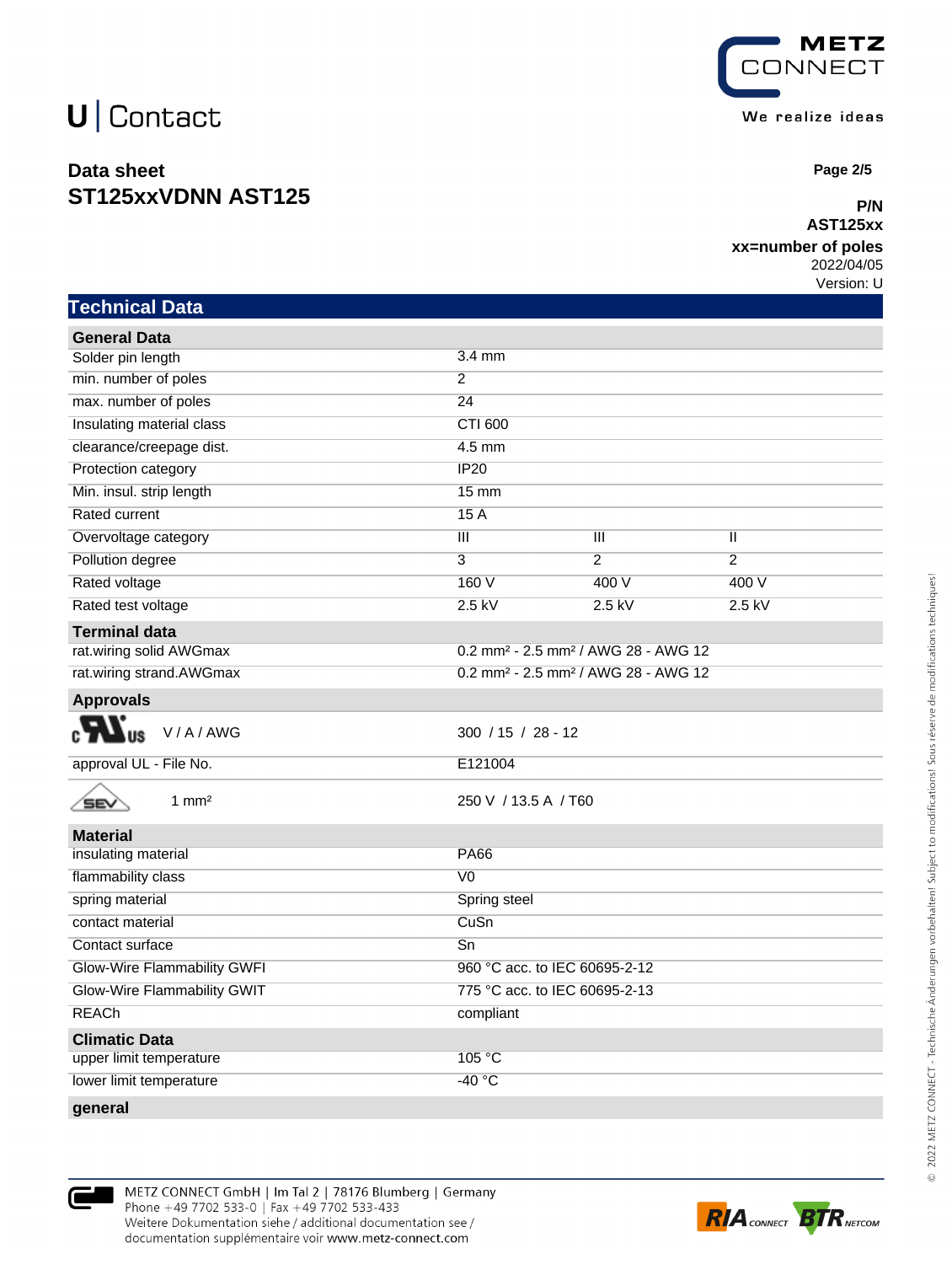### **Data sheet ST125xxVDNN AST125**



 **Page 3/5**

**P/N AST125xx**

**xx=number of poles** 2022/04/05 Version: U

| <b>Technical Data</b> |                                     |
|-----------------------|-------------------------------------|
| Tolerance             | ISO 2768 -mH                        |
| Solderability         | Acc. to JEDEC JESD22-B102E 245°C/5s |



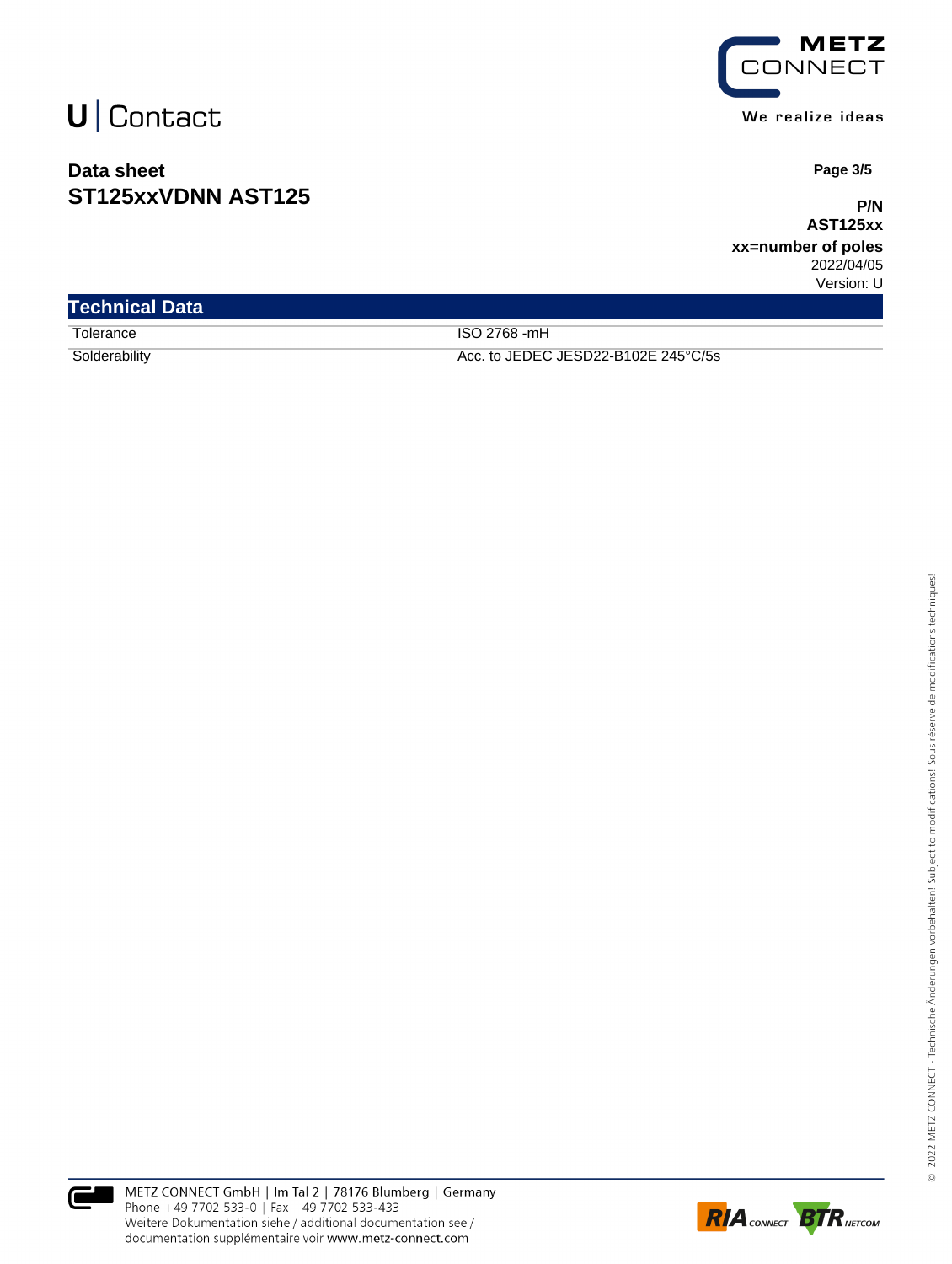# U | Contact

### **Data sheet ST125xxVDNN AST125**



 **Page 4/5**

**P/N AST125xx**

#### **xx=number of poles** 2022/04/05

Version: U



L=(pole size - 1) x centerline  $+ 6.6$  mm  $[0.26]$